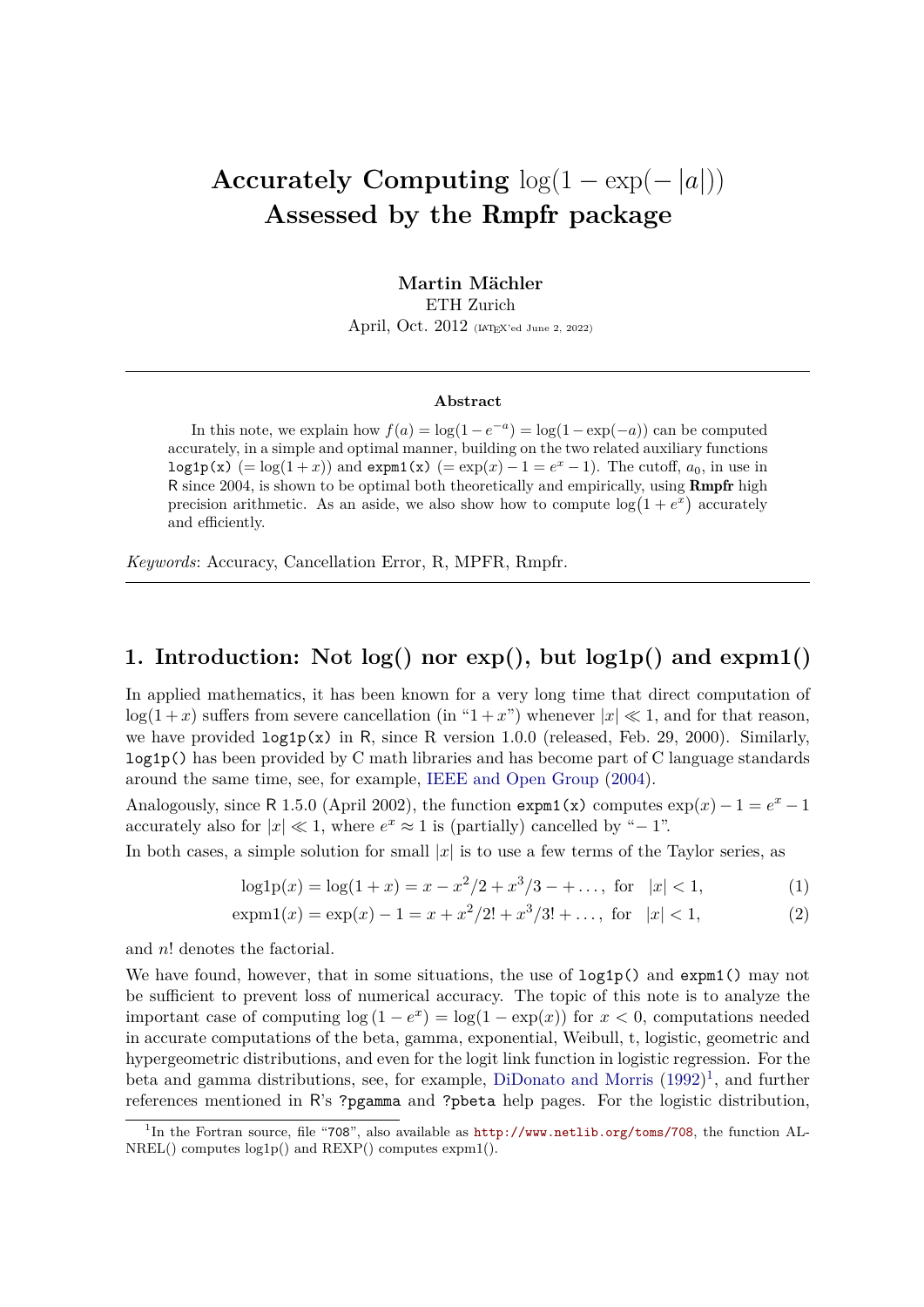$F_L(x) = \frac{e^x}{1+e^x}$  $\frac{e^x}{1+e^x}$ , the inverse, aka quantile function is  $q_L(p) = \logit(p) := \log \frac{p}{1-p}$ . If the argument *p* is provided on the log scale,  $\tilde{p} := \log p$ , hence  $\tilde{p} \leq 0$ , we need

$$
\text{qlogis}(\tilde{p}, \text{log.p} = \text{TRUE}) = q_L \left( e^{\tilde{p}} \right) = \text{logit} \left( e^{\tilde{p}} \right) = \text{log} \frac{e^{\tilde{p}}}{1 - e^{\tilde{p}}} = \tilde{p} - \text{log} \left( 1 - e^{\tilde{p}} \right), \quad (3)
$$

and the last term is exactly the topic of this note.

# 2.  $log1p()$  and  $expm1()$  for  $log(1 - exp(x))$

Contrary to what one would expect, for computing  $\log(1-e^x) = \log(1-\exp(x))$  for  $x < 0$ , neither

<span id="page-1-1"></span><span id="page-1-0"></span>
$$
log(1 - exp(x)) = log(-expm1(x)), \text{ nor}
$$
\n(4)

$$
log(1 - exp(x)) = log1p(-exp(x)),
$$
\n(5)

are uniformly sufficient for numerical evaluation. In [\(5\)](#page-1-0), when *x* approaches 0,  $\exp(x)$ approaches 1 and  $log1p(-exp(x))$  loses accuracy. In [\(4\)](#page-1-1), when *x* is large, expm1(*x*) approaches −1 and similarly loses accuracy. Because of this, we will propose to use a function log1mexp(x) which uses either expm1 [\(4\)](#page-1-1) or log1p [\(5\)](#page-1-0), where appropriate. Already in R 1.9.0 [\(R Development Core Team](#page-8-1)  $(2004)$ ), we have defined the macro R D LExp(x) to provide these two cases automatically<sup>[2](#page-1-2)</sup>.

To investigate the accuracy losses empirically, we make use of the R package [Rmpfr](http://CRAN.R-project.org/package=Rmpfr) for arbitrarily accurate numerical computation, and use the following simple functions:

```
R> library(Rmpfr)
R> t3.l1e <- function(a)
  {
      c(\text{def} = \log(1 - \exp(-a)),expm1 = log( -expm1(-a)),
        log1p = log1p(-exp(-a)))
  }
R> ##' The relative Error of log1mexp computations:
R> relE.l1e <- function(a, precBits = 1024) {
      stopifnot(is.numeric(a), length(a) == 1, precBits > 50)
      da <- t3.l1e(a) ## double precision
      a. <- mpfr(a, precBits=precBits)
      ## high precision *and* using the correct case:
     mMa <- if(a <= log(2)) log(-expm1(-a.)) else log1p(-exp(-a.))
      structure(as.numeric(1 - da/mMa), names = names(da))
  }
```
where the last one,  $relEu11e()$  computes the relative error of three different ways to compute log(1 – exp(-*a*)) for positive *a* (instead of computing log(1 – exp(*x*)) for negative *x*).

```
R> a.s <- 2^seq(-55, 10, length = 256)
R> ra.s <- t(sapply(a.s, relE.l1e))
R> cbind(a.s, ra.s) # comparison of the three approaches
            a.s def expm1 log1p
 [1,] 2.7756e-17 -Inf -7.9755e-17 -Inf
```
<span id="page-1-2"></span> $^{2}$ look for "log $(1-\exp(x))^n$  in <http://svn.r-project.org/R/branches/R-1-9-patches/src/nmath/dpq.h>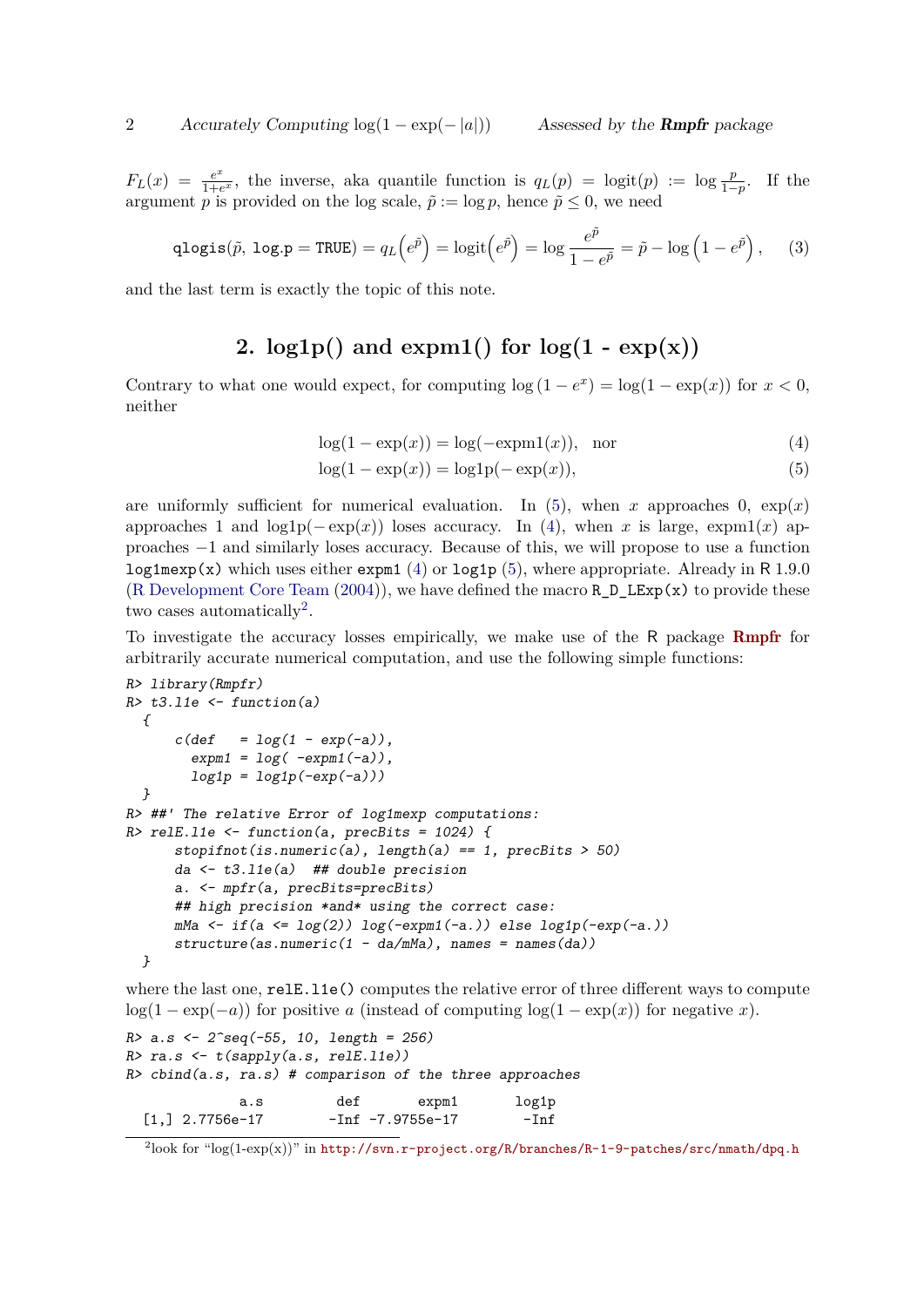```
[2,] 3.3119e-17 -Inf -4.9076e-17 -Inf[3,] 3.9520e-17 -Inf -7.8704e-17 -Inf
 [4,] 4.7157e-17 -Inf -4.5998e-17 -Inf
 [5,] 5.6271e-17 1.8162e-02 -7.3947e-17 1.8162e-02
 [6,] 6.7145e-17 1.3504e-02 -4.4921e-17 1.3504e-02
 [7,] 8.0121e-17 8.8009e-03 -1.2945e-17 8.8009e-03
 .......
 .......
[251,] 4.2329e+02 1.0000e+00 1.0000e+00 -3.3151e-17
[252,] 5.0509e+02 1.0000e+00 1.0000e+00 2.9261e-17
[253,] 6.0270e+02 1.0000e+00 1.0000e+00 1.7377e-17
[254,] 7.1917e+02 1.0000e+00 1.0000e+00 -4.7269e-12
[255,] 8.5816e+02 1.0000e+00 1.0000e+00 1.0000e+00
[256,] 1.0240e+03 1.0000e+00 1.0000e+00 1.0000e+00
```
This is revealing: Neither method, log1p or expm1, is uniformly good enough. Note that for large *a*, the relative errors evaluate to 1. This is because all three double precision methods give 0, *and* that is the best approximation in double precision (but not in higher mpfr precision), hence no problem at all, and we can restrict ourselves to smaller *a* (smaller than about 710, here).

What about really small *a*'s? Note here that

*R> t3.l1e(1e-20)* def expm1 log1p  $-Inf$   $-46.052$   $-Inf$ 

*R> as.numeric(t3.l1e(mpfr(1e-20, 256)))*

 $[1]$  -46.052 -46.052 -46.052

both the default and the log1p method return -Inf, so, indeed, the expm1 method is absolutely needed here.

Figure [1](#page-3-0) visualizes the relative errors<sup>[3](#page-2-0)</sup> of the three methods. Note that the default basically gives the maximum of the two methods' errors, whereas the final log1mexp() function will have (approximately) minimal error of the two.

```
R> matplot(a.s, abs(ra.s), type = "l", log = "xy",
          col=cc, lty=lt, lwd=ll, xlab = "a", ylab = "", axes=FALSE)
R> legend("top", leg, col=cc, lty=lt, lwd=ll, bty="n")
R> draw.machEps <- function(alpha.f = 1/3, col = adjustcolor("black", alpha.f)) {
      abline(h = .Machine$double.eps, col=col, lty=3)
      axis(4, at=.Machine$double.eps, label=quote(epsilon[c]), las=1, col.axis=col)
  }
R> eaxis(1); eaxis(2); draw.machEps(0.4)
```
In Figure [2](#page-4-0) below, we zoom into the region where all methods have about the same (good) accuracy. The region is the rectangle defined by the ranges of a. and ra2:

```
R> a. <- (1:400)/256
R> ra <- t(sapply(a., relE.l1e))
R> ra2 <- ra[,-1]
```
In addition to zooming in Figure [1,](#page-3-0) we want to smooth the two curves, using a method

<span id="page-2-0"></span><sup>&</sup>lt;sup>3</sup>Absolute value of relative errors,  $|(\hat{f}(a) - f(a))/f(a)| = |1 - \hat{f}(a)/f(a)|$ , where  $f(a) = \log \text{Imexp}(a)$  [\(7\)](#page-4-1) is computed accurately by a 1024 bit Rmpfr computation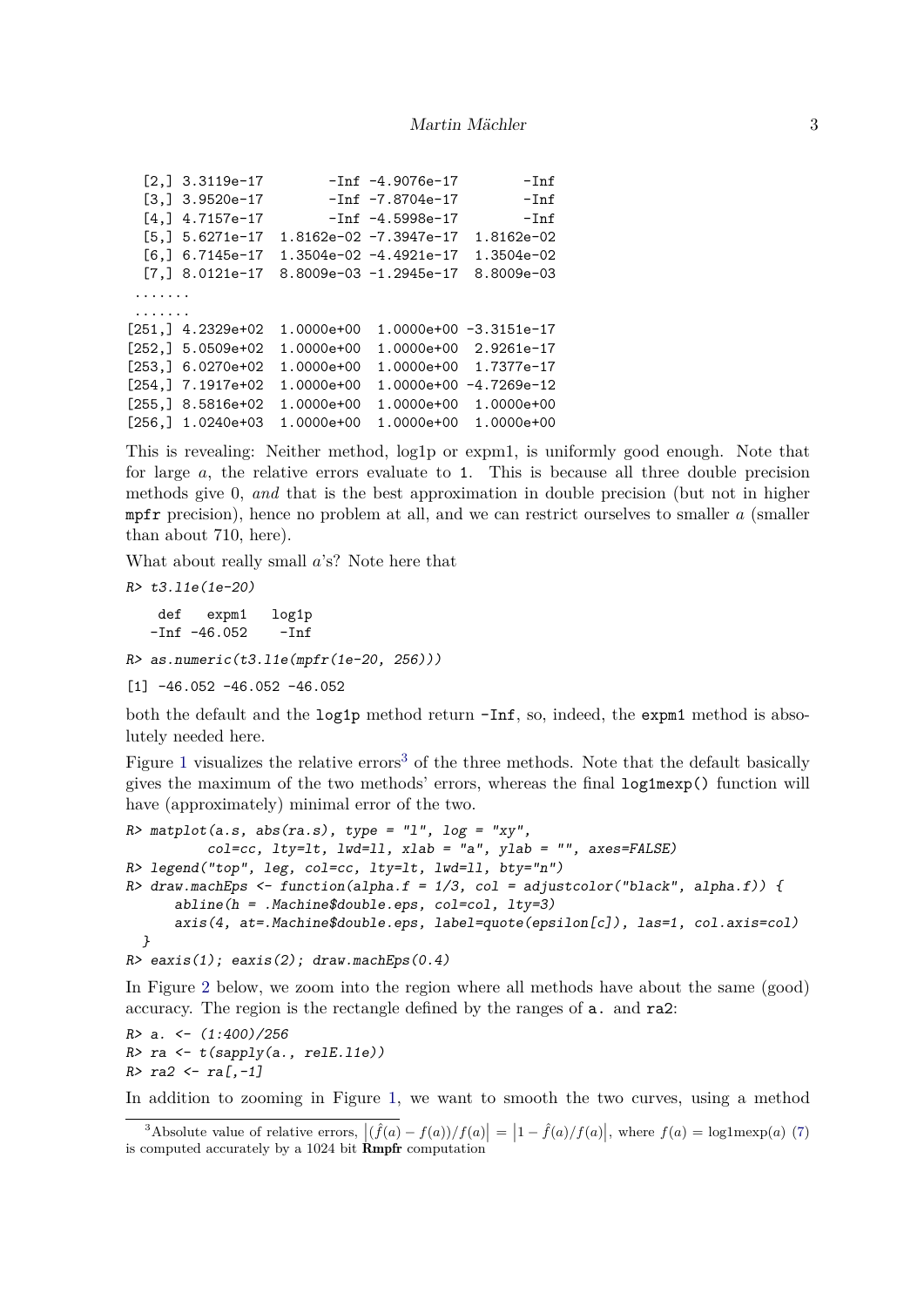

<span id="page-3-0"></span>Figure 1: Relative errors<sup>\*</sup> of the default,  $log(1 - e^{-a})$ , and the two methods "expm1" log(−expm1(−*a*)) and "log1p" log1p(− exp(−*a*)). Figure [2](#page-4-0) will be a zoom into the gray rectangular region where all three curves are close.

assuming approximately normal errors. Notice however that neither the original, nor the log-transformed values have approximately symmetric errors, so we use  $MASS: : boxcox()$  to determine the "correct" power transformation,

```
R> da <- cbind(a = a., as.data.frame(ra2))
R> library(MASS)
R> bc1 <- boxcox(abs(expm1) ~ a, data = da, lambda = seq(0,1, by=.01), plotit=.plot.BC)
R> bc2 <- boxcox(abs(log1p) ~ a, data = da, lambda = seq(0,1, by=.01), plotit=.plot.BC)
R> c(with(bc1, x[which.max(y)]),
    with(bc2, x[which.max(y)]))## optimal powers
[1] 0.38 0.30
R> ## ==> taking ^ (1/3) :
R > s1 <- with(da, smooth.spline(a, abs(expm1)^(1/3), df = 9))
R> s2 <- with(da, smooth.spline(a, abs(log1p)^(1/3), df = 9))
```
i.e, the optimal boxcox exponent turns out to be close to  $\frac{1}{3}$ , which we use for smoothing in a "zoom–in" of Figure [1.](#page-3-0) Then, the crossover point of the two curves already suggests that the cutoff,  $a_0 = \log 2$  is empirically very close to optimal.

*R> matplot(a., abs(ra2), type = "l", log = "y", # ylim = c(-1,1)\*1e-12, col=cc[-1], lwd=ll[-1], lty=lt[-1],*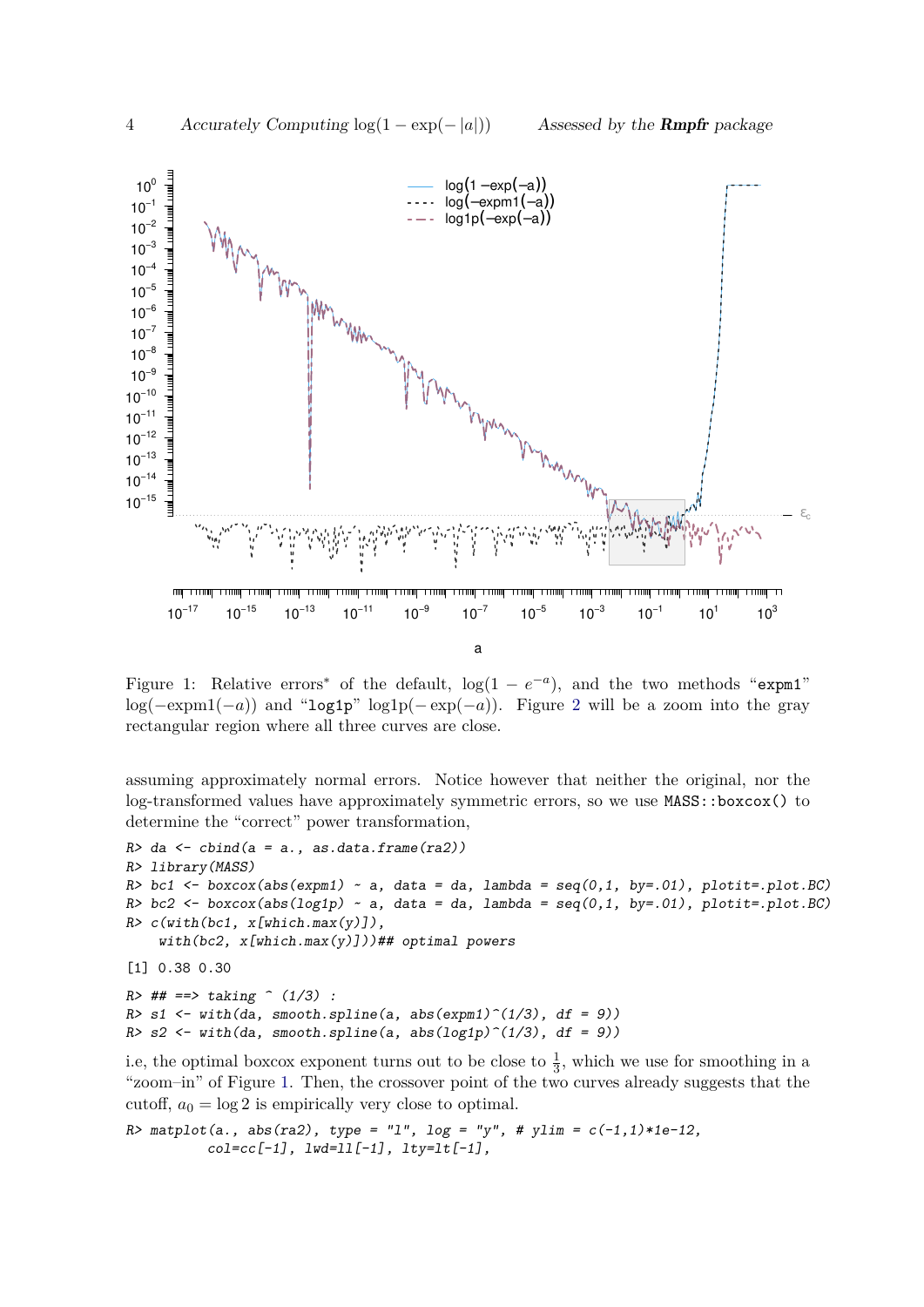

<span id="page-4-0"></span>Figure 2: A "zoom in" of Figure [1](#page-3-0) showing the region where the two basic methods, "expm1" and "log1p" switch their optimality with respect to their relative errors. Both have small relative errors in this region, typically below  $\varepsilon_c$  := . Machine\$double.eps =  $2^{-52} \approx 2.22 \cdot 10^{-16}$ . The smoothed curves indicate crossover close to  $a = a_0 := \log 2$ .

Why is it very plausible to take  $a_0 := \log 2$  as approximately optimal cutoff? Already from Figure [2,](#page-4-0) empirically, an optimal cutoff  $a_0$  is around 0.7. We propose to compute

<span id="page-4-1"></span>
$$
f(a) = \log(1 - e^{-a}) = \log(1 - \exp(-a)), \quad a > 0,
$$
\n(6)

by a new method or function  $\log 1 \text{mexp(a)}$ . It needs a cutoff  $a_0$  between choosing expm1 for  $0 < a \leq a_0$  and log1p for  $a > a_0$ , i.e.,

$$
f(a) = \log 1 \text{mexp}(a) := \begin{cases} \log(-\text{expm1}(-a)) & 0 < a \le a_0 \ \ (:= \log 2 \approx 0.693) \\ \log 1 \text{p}(-\text{exp}(-a)) & a > a_0. \end{cases} \tag{7}
$$

The mathematical argument for choosing  $a_0$  is quite simple, at least informally: In which situations does  $1 - e^{-a}$  loose bits (binary digits) *entirely independently* of the computational algorithm? Well, as soon as it "spends" bits just to store its closeness to 1. And that is as soon as  $e^{-a} < \frac{1}{2} = 2^{-1}$ , because then, at least one bit cancels. This however is equivalent to  $-a < log(2^{-1}) = -log(2)$  or  $a > log 2 =: a_0$ .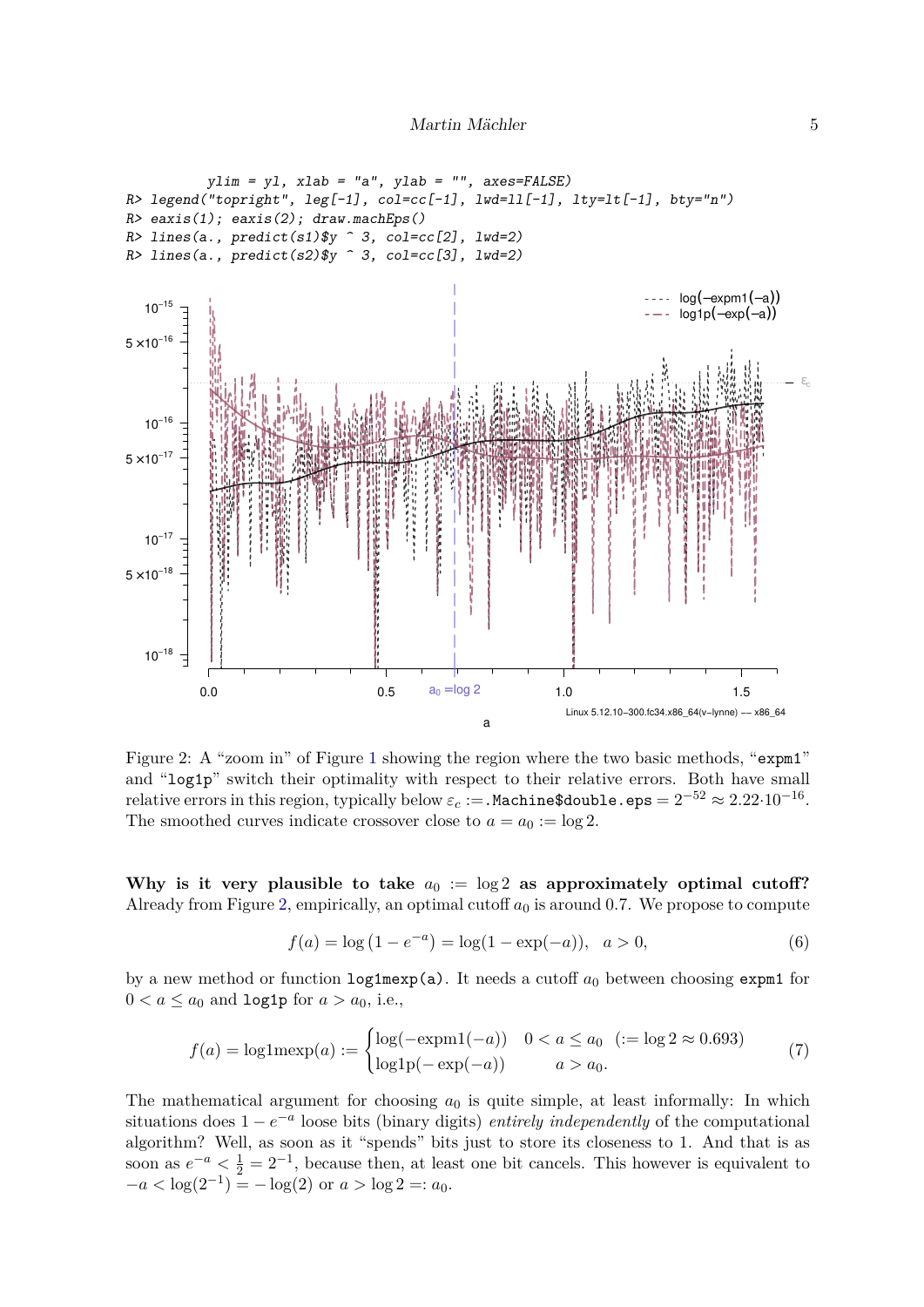## **3. Computation of**  $log(1+exp(x))$

Related to  $log1 \text{mexp}(a) = log(1 - e^{-a})$  is the log survival function of the logistic distribution  $log(1 - F_L(x)) = log \frac{1}{1+e^x} = -log(1+e^x) = -g(x)$ , where

$$
g(x) := \log(1 + e^x) = \log 1 p(e^x),
$$
\n(8)

which has a "+"" instead of a "−", compared to log1mexp, and is easier to analyze and compute, its only problem being large *x*'s where  $e^x$  overflows numerically.<sup>[4](#page-5-0)</sup> As  $g(x) = \log(1 +$  $e^x$ ) = log( $e^x(e^{-x}+1)$ ) = *x* + log(1 +  $e^{-x}$ ), we see from [\(1\)](#page-0-1) that

$$
g(x) = x + \log(1 + e^{-x}) = x + e^{-x} + \mathcal{O}((e^{-x})^2),\tag{9}
$$

for  $x \to \infty$ . Note further, that for  $x \to -\infty$ , we can simplify  $g(x) = \log(1 + e^x)$  to  $e^x$ .

A simple picture quickly reveals how different approximations behave, where we have used uniroot() to determine the zero crossing, but will use slightly simpler cutoffs  $x_0 = 37, x_1$ and  $x_2$ , in  $(10)$  below:

```
R> ## Find x0, such that exp(x) =.= g(x) for x < x0 :
R> f0 <- function(x) { x <- exp(x) - log1p(exp(x))x[x==0] <- -1 ; x }
R> u0 <- uniroot(f0, c(-100, 0), tol=1e-13)
R> str(u0, digits=10)
List of 5
 $ root : num -36.39022698
 $ f.root : num 2.465190329e-32
 $ iter : int 81
 $ init.it : int NA
 $ estim.prec: num 7.815970093e-14
R> x0 <- u0[["root"]] ## -36.39022698 --- note that ~= \log(\eps_C)
R> all.equal(x0, -52.5 * log(2), tol=1e-13)
[1] TRUE
R> ## Find x1, such that x + exp(-x) =.= g(x) for x > x1 :
R> f1 <- function(x) { x <- (x + exp(-x)) - log1p(exp(x))
                    x[x==0] <- -1 ; x }
R> u1 <- uniroot(f1, c(1, 20), tol=1e-13)
R> str(u1, digits=10)
List of 5
 $ root : num 16.40822612
 $ f.root : num 3.552713679e-15
 $ iter : int 18
 $ init.it : int NA
$ estim.prec: num 5.684341886e-14
R> x1 <- u1[["root"]] ## 16.408226
R> ## Find x2, such that x =.= g(x) for x > x2 :
R> f2 <- function(x) { x <- log1p(exp(x)) - x ; x[x==0] <- -1 ; x }
R> u2 <- uniroot(f2, c(5, 50), tol=1e-13)
R> str(u2, digits=10)
```
<span id="page-5-0"></span><sup>4</sup>Indeed, for  $x = 710$ ,  $-g(x) = \log(1 - F_L(x)) =$  plogis(710, lower=FALSE, log.p=TRUE), underflowed to -Inf in R versions before 2.15.1 (June 2012) from when on [\(10\)](#page-6-0) has been used.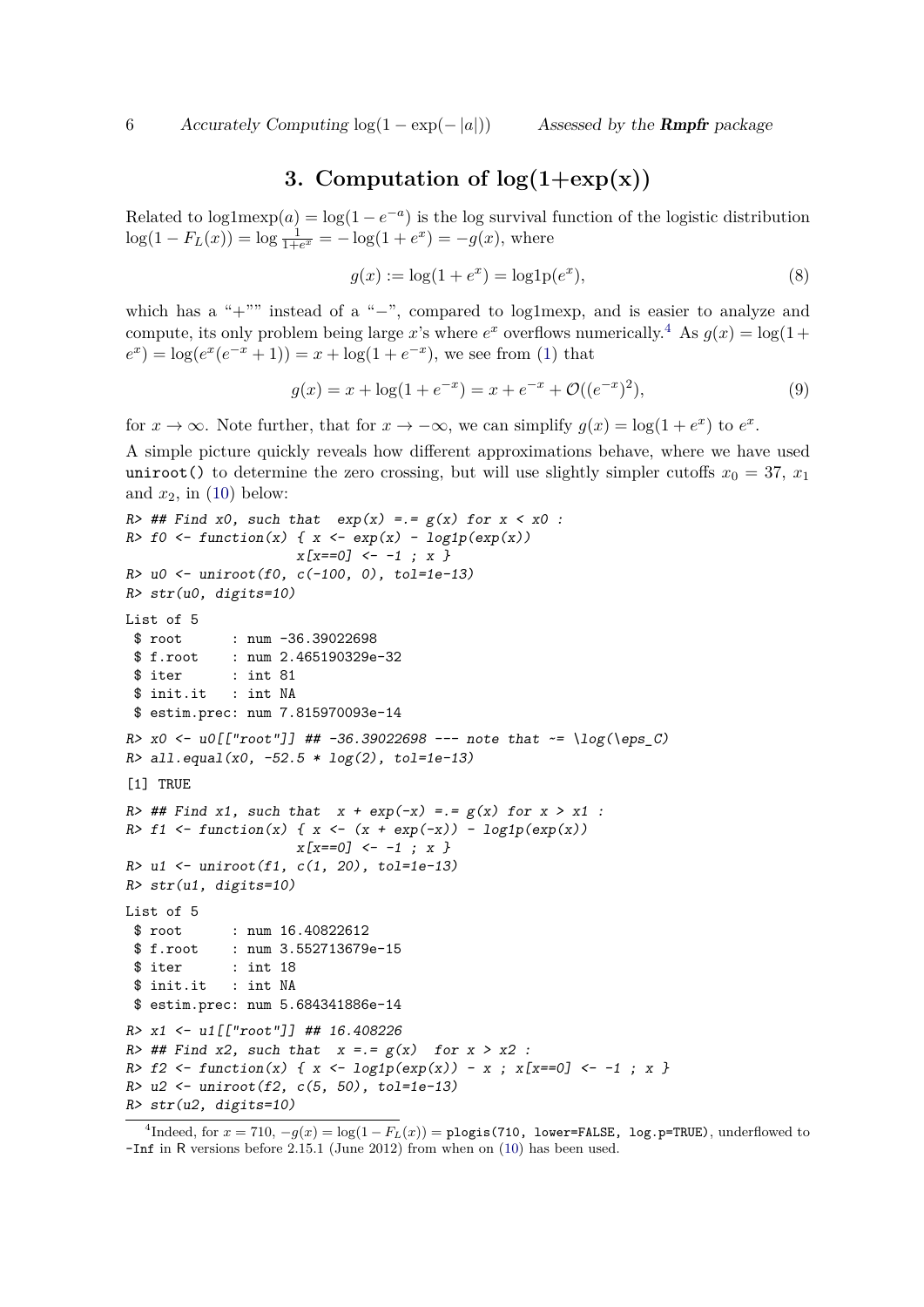```
List of 5
 $ root : num 33.2783501
 $ f.root : num 7.105427358e-15
 $ iter : int 9
 $ init.it : int NA
 $ estim.prec: num 6.394884622e-14
R> x2 <- u2[["root"]] ## 33.27835
R> par(mfcol= 1:2, mar = c(4.1,4.1,0.6,1.6), mgp = c(1.6, 0.75, 0))
R> curve(x+exp(-x) - log1p(exp(x)), 15, 25, n=2^11); abline(v=x1, lty=3)
R> curve(log1p(exp(x)) - x, 33.1, 33.5, n=2^10); abline(v=x2, lty=3)
x + exp(-x) - log1p(exp(x))<br>
2e-14<br>
4e-140e+00 2e−14 4e−14
                                                           \overline{6}0e+00 2e−15 4e−15 6e−15
                                                           6e-1x + exp(= log1 p(x)dx0 + x
                                                         log1p(exp(x)) − x
                                                          ູທ
                                                         log 1p(exp(x))<br>-15 4e-152e-0e+0016 18 20 22 24
                                                              33.1 33.2 33.3 33.4 33.5
                           x
                                                                                    x
```
Using double precision arithmetic, a fast and accurate computational method is to use

<span id="page-6-0"></span>
$$
\hat{g}(x) = \log \log (x) := \begin{cases} \exp(x) & x \le -37 \\ \log \log \exp(x) & -37 < x \le x_1 := 18, \\ x + \exp(-x) & x_1 < x \le x_2 := 33.3, \\ x & x > x_2, \end{cases} \tag{10}
$$

where only the cutoff  $x_1 = 18$  is important and the other cutoffs just save computations.<sup>[5](#page-6-1)</sup> Figure [3](#page-7-1) visualizes the relative errors of the careless "default",  $log(1+e^x)$ , its straightforward correction  $log 1p(e^x)$ , the intermediate approximation  $x + e^{-x}$ , and the large  $x (= x)$ , i.e., the methods in [\(10\)](#page-6-0), depicting that the (easy to remember) cutoffs  $x_1$  and  $x_2$  in [\(10\)](#page-6-0) are valid. Note that the default method is fully accurate on this  $x$  range and only problematic when  $e^x$ begins to overflow, i.e.,  $x > e_{\text{Max}}$ , which is

*R> (eMax <- .Machine\$double.max.exp \* log(2))*

```
[1] 709.78
```

```
R> exp(eMax * c(1, 1+1e-15))
```

```
[1] 1.7977e+308 Inf
```
where we see that indeed  $e_{\text{Max}} = e$ Max is the maximal exponent without overflow.

#### **4. Conclusion**

We have used high precision arithmetic  $(R$  package  $Rmpfr$ ) to empirically verify that com-

<span id="page-6-1"></span><sup>&</sup>lt;sup>5</sup> see plot curve(log1p(exp(x)) - x, 33.1, 33.5, n=2^10) above, revealing a somewhat fuzzy cutoff  $x_2$ .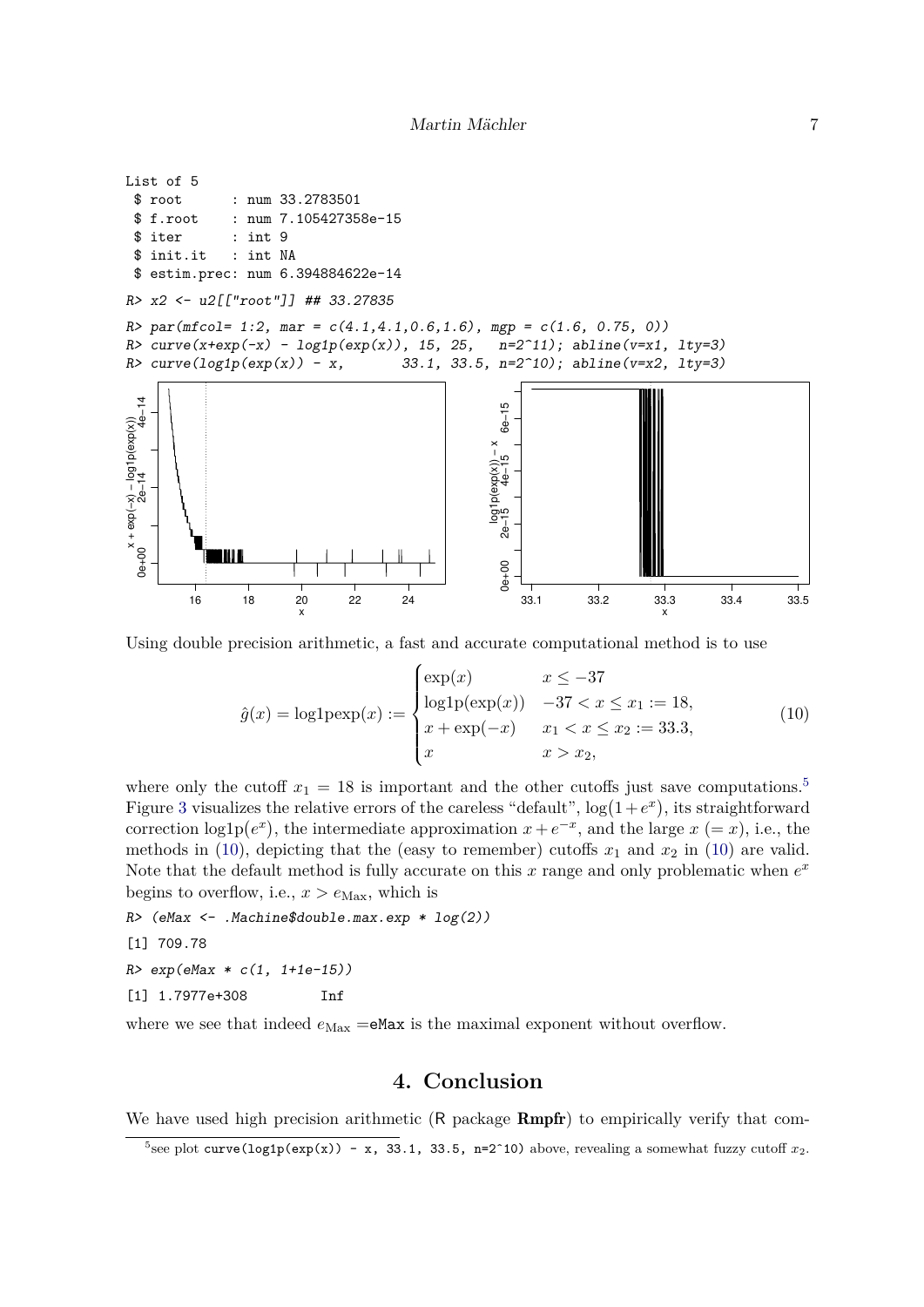

<span id="page-7-1"></span>Figure 3: Relative errors (via **Rmpfr**, see footnote of Fig. [1\)](#page-3-0) of four different ways to numerically compute  $log(1+e^x)$ . Vertical bars at  $x_1 = 18$  and  $x_2 = 33.3$  visualize the (2nd and 3rd) cutpoints of [\(10\)](#page-6-0).

puting  $f(a) = \log (1 - e^{-a})$  is accomplished best via equation [\(7\)](#page-4-1). In passing, we have also shown that accurate computation of  $g(x) = \log(1 + e^x)$  can be achieved via [\(10\)](#page-6-0). Note that a version of this note is available as vignette (in Sweave, i.e., with complete R source) from the Rmpfr package vignettes.

#### **Session Information**

*R> toLatex(sessionInfo(), locale=FALSE)*

- R version 4.2.0 (2022-04-22), x86\_64-pc-linux-gnu
- Running under: Fedora 34 (Thirty Four)
- Matrix products: default
- BLAS: /usr/local64.sfs/app/R/R-4.2.0-inst/lib/libRblas.so
- LAPACK: /usr/local64.sfs/app/R/R-4.2.0-inst/lib/libRlapack.so
- Base packages: base, datasets, grDevices, graphics, methods, stats, utils
- Other packages: MASS 7.3-57, Rmpfr 0.8-9, gmp 0.6-3, polynom 1.4-1, sfsmisc 1.1-13
- Loaded via a namespace (and not attached): compiler 4.2.0, tools 4.2.0

### **References**

<span id="page-7-0"></span>DiDonato AR, Morris Jr AH (1992). "Algorithm 708: Significant digit computation of the incomplete beta function ratios." *ACM Transactions on Mathematical Software*, **18**(3), 360–373. ISSN 0098-3500. URL <http://doi.acm.org/10.1145/131766.131776>.